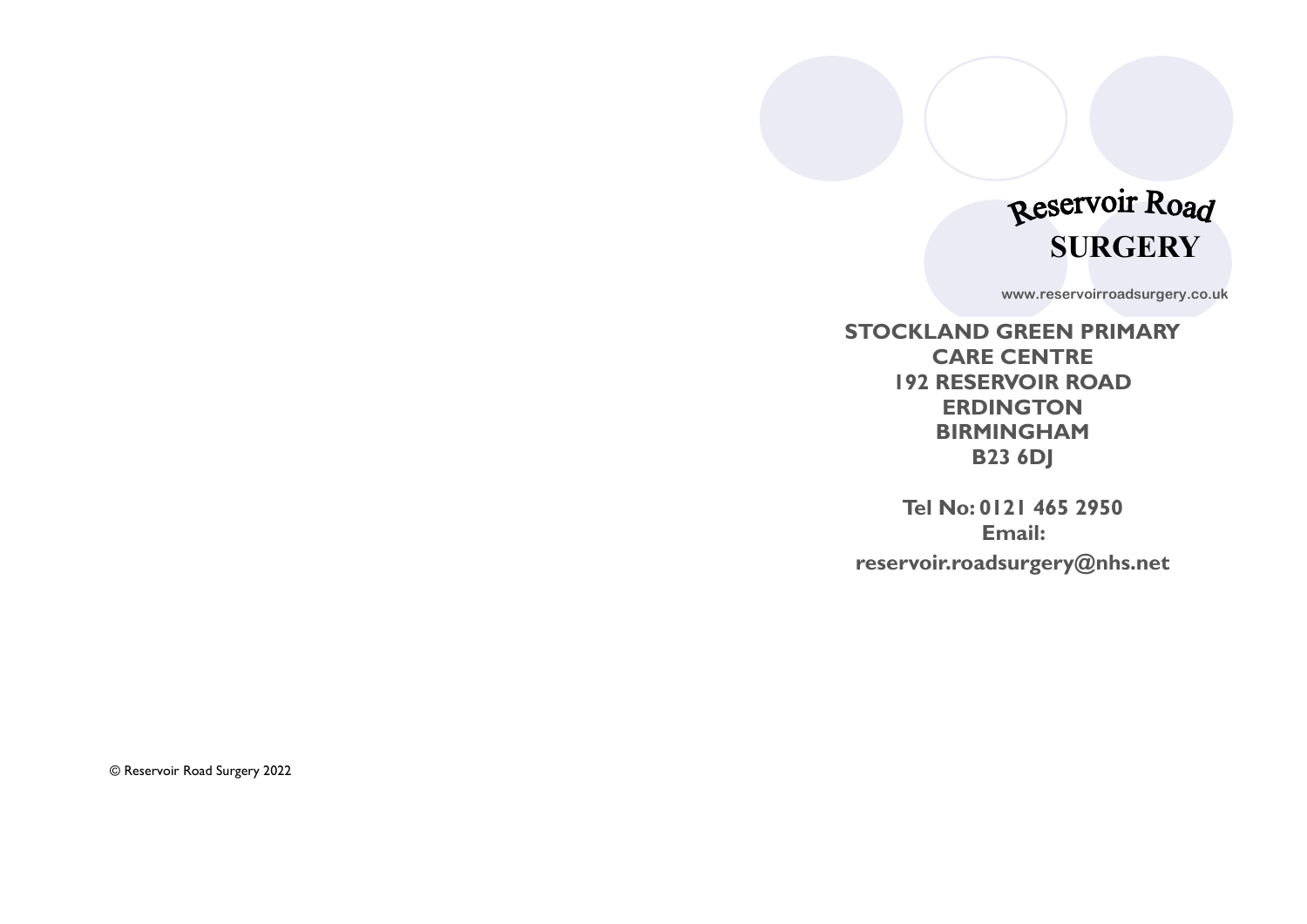#### **The Doctors**

Dr Glyn W Durston (male) MB: BCh: DRCOG: MRCGP Qualified Cardiff 1981

Dr Turabali M Maimoon (male) MB: ChB: FRCS (OTOL) (Edinburgh): LMSSA (London 1984): DLO Qualified Nairobi 1978

Dr Kamran Khan (male) BSc (Hons): MB: ChB: DRCOG: MRCGP Qualified Leicester 1995

Dr Umar Imrani (male) MB 2013 ChB Qualified Leicester 2013

Dr Syeda Huwaida Siddiqui (Female) MB BS 2002 NTR University of Health Sciences

Dr Pooja Popat (f) BSc (Hons): MB ChB Qualified University of Leicester 2013

Dr Marwa Saeed (f) BSc (Hons): MB ChB 2013 Qualified University of Sheffield 2013

Other doctors assist us from time to time.

#### **Surgery Opening Hours**

8:30am - 6:30pm Monday to Friday 8:30am - 11.45am Saturday

#### **Extended Access**

From 1st July 2020 we will be offering evening and weekend appointments at Poplars Surgery 17 Holly Ln, Birmingham B24 9JN for Reservoir Road patients . Appointments must be booked in advance at Reservoir Road Surgery.

#### **Disabled Access**

There are disabled parking spaces in the patient car park and the main doors have been modified for wheelchair access. If you are unable to find a disabled space near to the main doors please contact security in main reception who will guide you to another space with easy access.

**Page 2** situated off the waiting room. Please ask at reception for directions and help. **Page 17** Our clinic rooms are all located on the ground floor and there are specially adapted toilets fitted with rails etc.

## GDPR

#### **WHAT IS CONSENT?**

Consent is permission from patients/staff – an individual's consent is defined as:-

Any freely given

- Specific and informed
- Indication of his/her wishes by which the data subject (patients/staff) agrees to relevant personal data being processed.

The changes in GDPR mean that we must get explicit permission from patients/staff when using their data. This is to protect your right to privacy and we may ask you to provide consent to do certain things like contact you or record certain information about you in your clinical/staff records.

Individuals have a right to withdraw consent at any time.

For further information about how the practice complies with GDPR, you can contact the Practice Manager 0121 465 2950.

#### **WHAT GDPR WILL MEAN FOR PATIENTS/STAFF YOUR DATA:**

- must be processed lawfully, fairly and transparently.
- Collected for specific, explicit and legitimate purposes.
- must be limited to what is necessary for the purposes for which it is processed.
- must be accurate and kept up to date.
- must be held securely.
- It can only be retained for as long as is necessary for the reasons it was collected.

#### **PATIENTS/STAFF RIGHTS**

- Being informed about how their data is used.
- To have access to their own data.
- To ask to have incorrect information changed.
- To restrict how their data is used.
- Move their patients/staff data from one organisation to another.
- To object to their personal information being processed (in certain circumstances).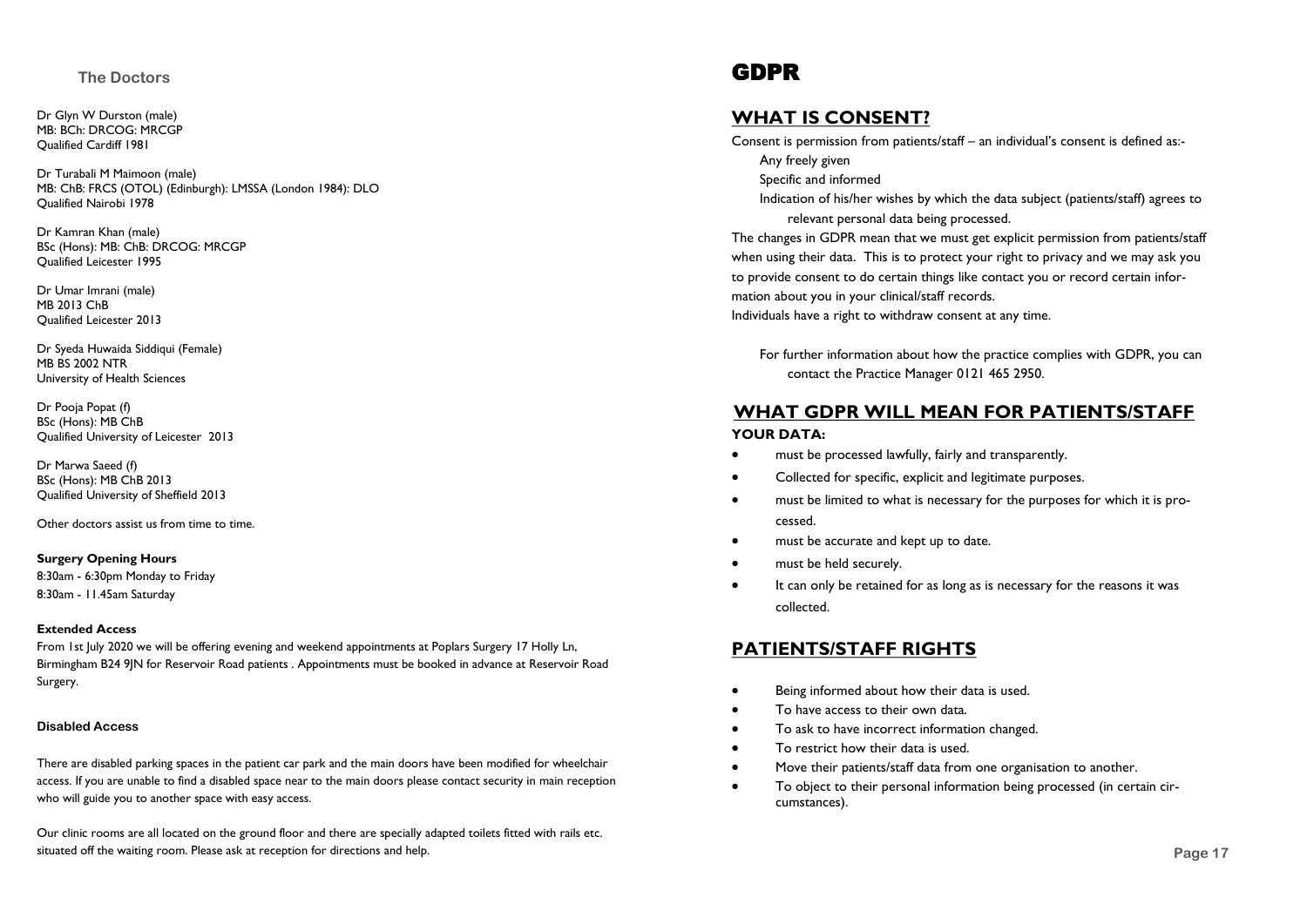# GDPR

# What is GDPR?

#### **WHAT IS CONSENT?**

Consent is permission from patients/staff – an individual's consent is defined as:-

Any freely given

Specific and informed

Indication of his/her wishes by which the data subject (patients/staff) agrees to relevant personal data being processed.

The changes in GDPR mean that we must get explicit permission from patients/staff when using their data. This is to protect your right to privacy and we may ask you to provide consent to do certain things like contact you or record certain infor-mation about you in your clinical/staff records.

Individuals have a right to withdraw consent at any time.

For further information about how the practice complies with GDPR, you can contact the Practice Manager 0121 465 2950.

#### **WHAT GDPR WILL MEAN FOR PATIENTS/STAFF YOUR DATA:**

 $\Box$  must be processed lawfully, fairly and transparently.

 $\Box$  Collected for specific, explicit and legitimate purposes.

 $\Box$  must be limited to what is necessary for the purposes for which it is pro-cessed.

 $\Box$  must be accurate and kept up to date.

 $\square$  must be held securely.

 $\Box$  It can only be retained for as long as is necessary for the reasons it was collected.

### **PATIENTS/STAFF RIGHTS**

- $\Box$  Being informed about how their data is used.
- $\Box$  To have access to their own data.
- $\Box$  To ask to have incorrect information changed.
- $\Box$  To restrict how their data is used.
- $\Box$  Move their patients/staff data from one organisation to another.
- $\Box$  To object to their personal information being processed (in certain circumstances)

#### **Welcome**

The doctors and staff would like to welcome you to Reservoir Road Surgery. We will endeavor to provide the highest level of care for all our patients.

The Practice is a partnership; the partners are Drs Durston, Maimoon and Khan.

The Practice is part of the Birmingham and Solihull Clinical Commissioning Group, First Floor, Wesleyan, Colmore Circus Queensway, Birmingham B4 6AR . Telephone number 0121 203 3300 . Visit their website at https:// www.birminghamandsolihullccg.nhs.uk/

#### **New Patients**

Our Practice Area is covered by the B23 and B24 postcodes.

If you wish to register with our practice we require:

- Your NHS number and details of your last doctor. This information is on your Medical Card if you have one.
- Proof of your name, date of birth and current address (e.g. passport, driving license, birth certificate, rent book)
- If you are newly arrived from a country outside the EU we need to see your passport and visas (originals only, copies are not acceptable)
- At the time of registration we will make you an appointment with our Practice Nurse for a health check. When we will also ask you a little about your medical history and current medication until your notes arrive from your previous doctor. It is important that you keep this appointment.

#### **Temporary Residents**

If you are away from home and in need of urgent medical attention please contact the nearest doctor - ask the people you are staying with who they are registered with– you will be seen as a temporary resident. Equally if you have friends or relatives staying with you, we will be happy to see them as temporary residents, but there may be a charge if they are from a country with no reciprocal healthcare arrangement. Ask at reception for details.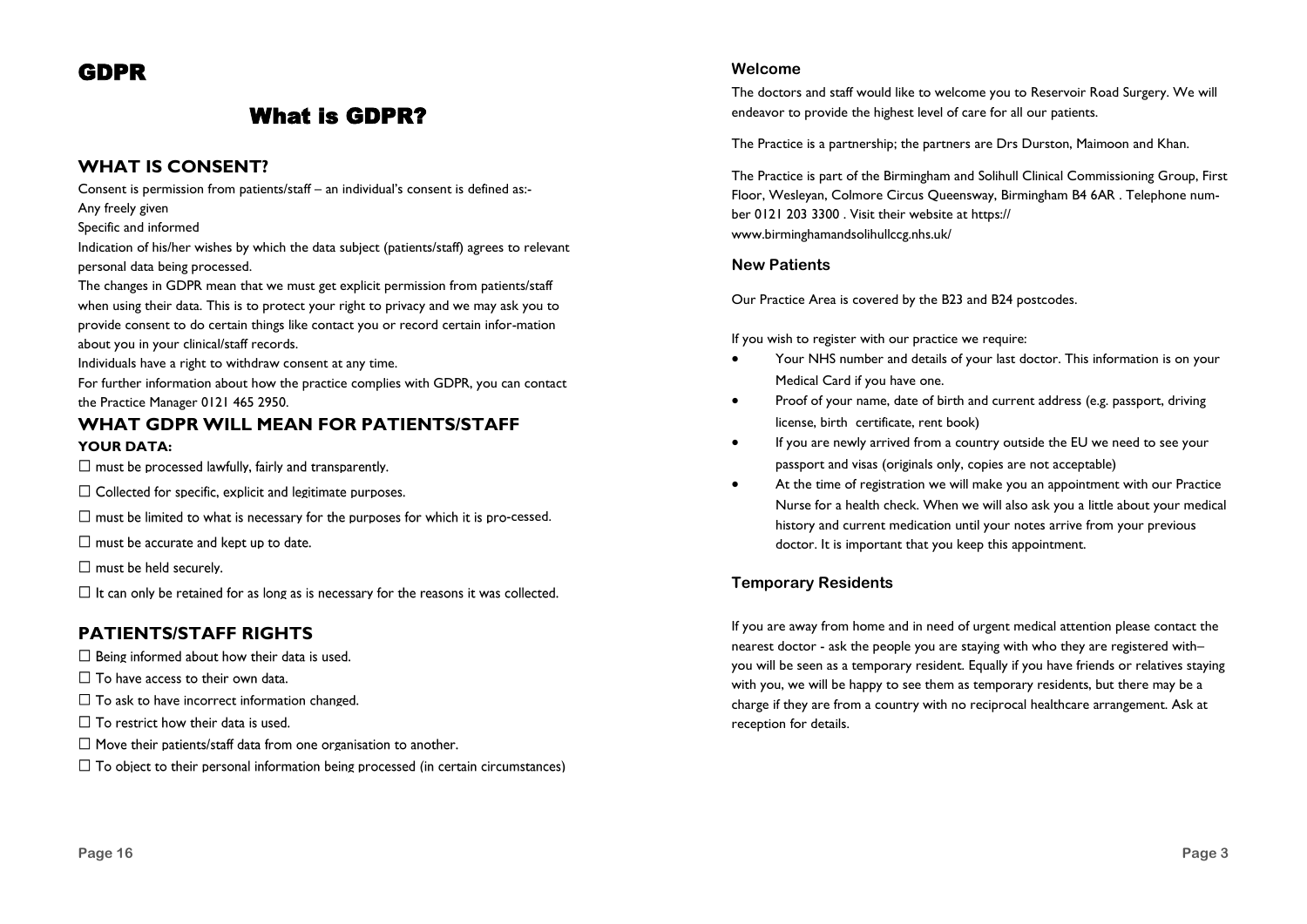#### **Appointments**

#### **Consulting Hours**

| Morning: | Monday to Friday: | 9:00am to 11:30am      |
|----------|-------------------|------------------------|
| Evening: | Monday to Friday: | $3:00$ pm to $5:45$ pm |

Saturday: 08:30am to 11:45am

Appointments may be made by telephone or in person from 8:30am each day. A limited number of appointments are available to book in advance but may go quickly. **Please remember one person per appointment.**

When arranging an appointment, please be prepared to attend straight away if requested to do so. We have more appointment times available in the mornings and we ask you to use these and, where possible, leave the evening ones free for those patients who work. If you feel you may require a longer consultation e.g. for a smear test, please tell the receptionist. If you wish to see a particular doctor you may have to wait but you are welcome to see any doctor who has an appointment available.

#### **Urgent Appointments**

If we have no appointments but you need to be seen the same day the receptionists will do their best to help you. We run an emergency clinic that starts from 3:00pm with the on call doctor and to book one of these appointments you need to call the surgery at 2:00pm. Doctors will see "extra" emergency patients even if their session is fully booked, but you must be prepared to see whichever doctor is available, and to wait if necessary.

**Please remember urgent appointments are for urgent medical problems and the doctor will only deal with the immediate problem.**

#### Symptoms of a cold include:

- runny nose, beginning with clear mucus and developing into thicker, green mucus as the cold progresses,
- blocked nose,
- sore throat,
- sneezing, and cough.

People with a cold can also suffer with a mild fever, earache, tiredness and headache. Symptoms come on over one or two days, and gradually get better after a few days. Some colds can last for up to two weeks.

According to the Common Cold Centre in Cardiff, a cold is most contagious during the early stages when the person has a runny nose and sore throat.

Flu usually comes on much more quickly than a cold, and symptoms include:

- sudden fever of 38-40C (100-104F),
- muscle aches and pains,
- sweating,
- feeling exhausted and needing to lie down,
- dry, chesty cough, and sneezing.

Flu symptoms appear one to three days after infection occurs and most people recover within a week, although you might feel tired for longer. A severe cold can also give muscle aches and fever, so it can be hard to tell the difference.

Whether it's a cold or flu, seek medical help if you have a chronic condition (such as asthma, diabetes or heart disease), or if you have a very high fever as well as an unusually severe headache or abdominal or chest pain.

#### **Stop the viruses spreading**

Cold and flu viruses are spread by droplets that are sneezed or coughed out by an infected person. Other people can breathe in these droplets, or transfer the droplets to their eyes or nose on their fingers.

Protect yourself and others against colds and flu by:

- coughing or sneezing into a tissue,
- throwing a used tissue away as soon as possible,
- washing your hands as soon as possible, and
- having a flu jab every year if you are in one of the at-risk groups.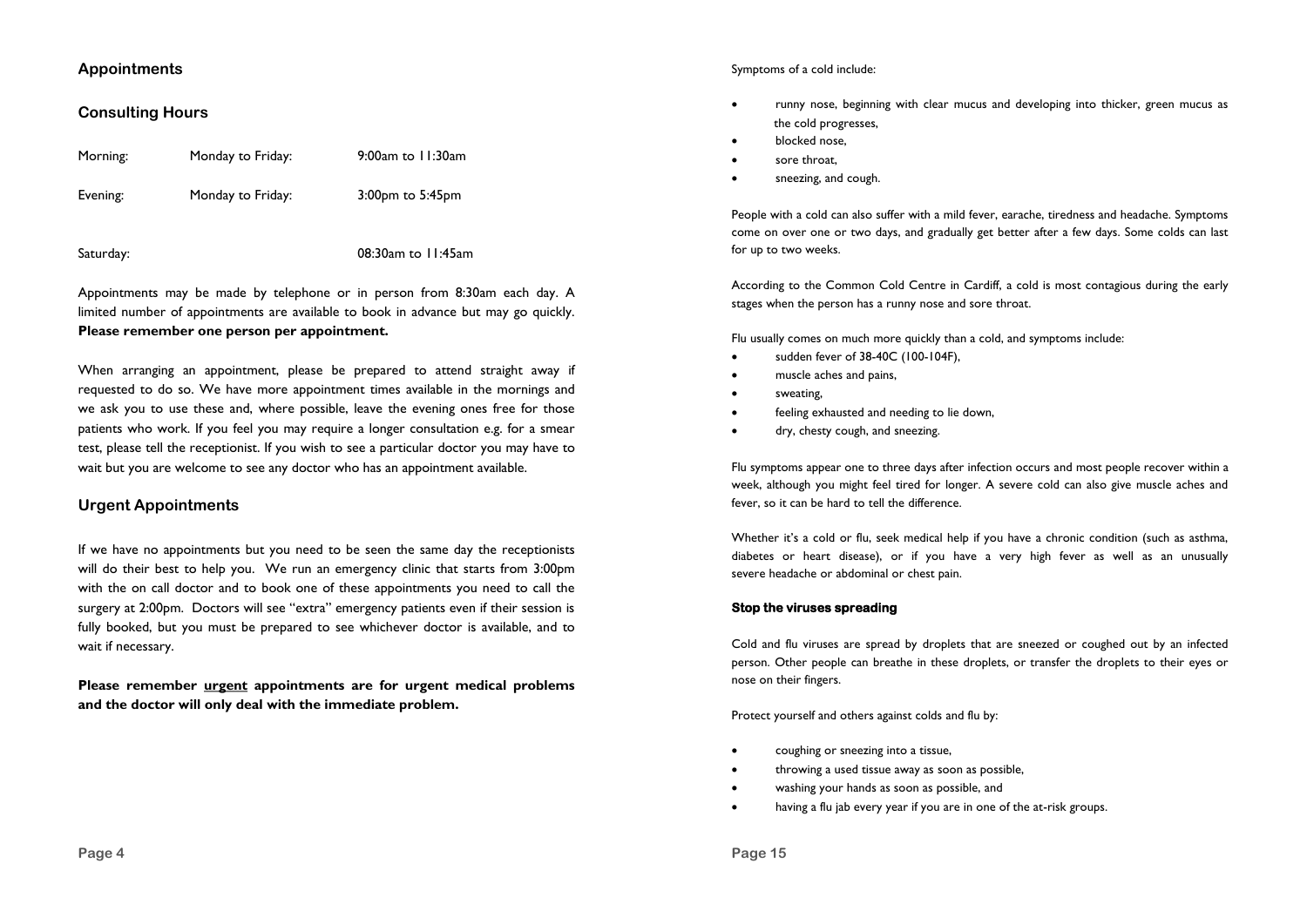#### **Cold or flu?**

One-third **of Britons believe flu is just a heavy cold, but every year thousands of people die from complications following flu.** 

#### **Help prevent the spread of colds and flu by:**

- Sneezing or coughing into a tissue.
- Throwing the tissue away.
- Washing your hands.
- Getting the flu jab if you're eligible.

Colds and flu can share some of the same symptoms (sneezing, coughing, sore throat) but are caused by different viruses, and flu can be much more serious.

If you're generally fit and healthy, you can usually manage the symptoms of a cold or flu yourself without seeing a doctor. Look after yourself by resting, drinking non-alcoholic fluids to avoid dehydration, and avoiding strenuous activity. Painkillers (such as ibuprofen or paracetamol) can relieve aches and pains if necessary.

However, some people need to take extra care as they're more at risk of serious chest complications, such as pneumonia and bronchitis. Everyone over 65 is more at risk of complications. People under 65, including children, are more at risk of complications if they have:

- serious heart or chest complaints, including asthma,
- serious kidney or liver disease,
- diabetes,
- lowered immunity due to disease or treatment, or
- have had a stroke or transient ischemic attack (TIA).

Everyone in an at-risk group is eligible for a free flu vaccination. This is the best protection against the virus. Around four million people under 65 in England are in one of these high-risk categories, but only 52% of them had the flu jab in 2011/12.

#### **Symptoms**

There are around 200 viruses that cause colds, and three that cause flu. (There are many strains of these flu viruses, and the vaccine changes every year to protect against the most common ones.)

#### **Home Visits**

Requests for home visits should be made before 10:00am where possible, by telephoning 465 2950. The receptionists will ask you for the reason for the visit; this is to allow the doctor to assess the urgency. Please remember to leave your telephone number as the doctor may wish to speak to you by telephone before the visit to ask more questions.

If you have been in hospital and wish to be seen please let us know immediately, as information of your discharge may take several days to reach us from the hospital.

#### **Out-of-Hours Service - ALWAYS telephone 111**

The out-of-hours service is for **EMERGENCIES ONLY**, when the surgery is closed. Be prepared to take a message and another telephone number for our out-of-hours' provider who are Badger on 0300 555 7575. If a visit is required, please put a light on, it would also help if you have a door number which is clearly visible.

If you have a minor illness or injury you can go to your local Walk-in Centre rather than your doctor or A & E. You don't need an appointment, just turn up. You'll be seen by a nurse who can provide treatment for a range of minor injuries and illnesses. The nearest Walk-in Centres are: Warren Farm Urgent Care Centre and Erdington Health and Wellbeing Centre:

| <b>Warren Farm Health Centre</b> | <b>Erdington Health and Wellbeing Centre</b> |
|----------------------------------|----------------------------------------------|
| Warren Farm Road                 | 196 High Street                              |
| Kingstanding                     | <b>Birmingham</b>                            |
| <b>B44 0PU</b>                   | <b>B23 6SI</b>                               |
| 0121 465 5613                    | 0121 686 8010                                |
|                                  |                                              |

#### **Maternity Services**

We hold an antenatal clinic every Monday and Wednesday at 1:00pm where you will see a midwife or one of the doctors. Relaxation classes are held on Wednesdays at 9:30am at the Stockland Green Health Centre, 192 Reservoir Road. Home births can be discussed with the midwife who will also supply details of parent craft classes. Please let us know when you come home from hospital as it can take several days for information to come to us from the hospital. Six to eight weeks postnatal examinations are arranged with one of the doctors in surgery.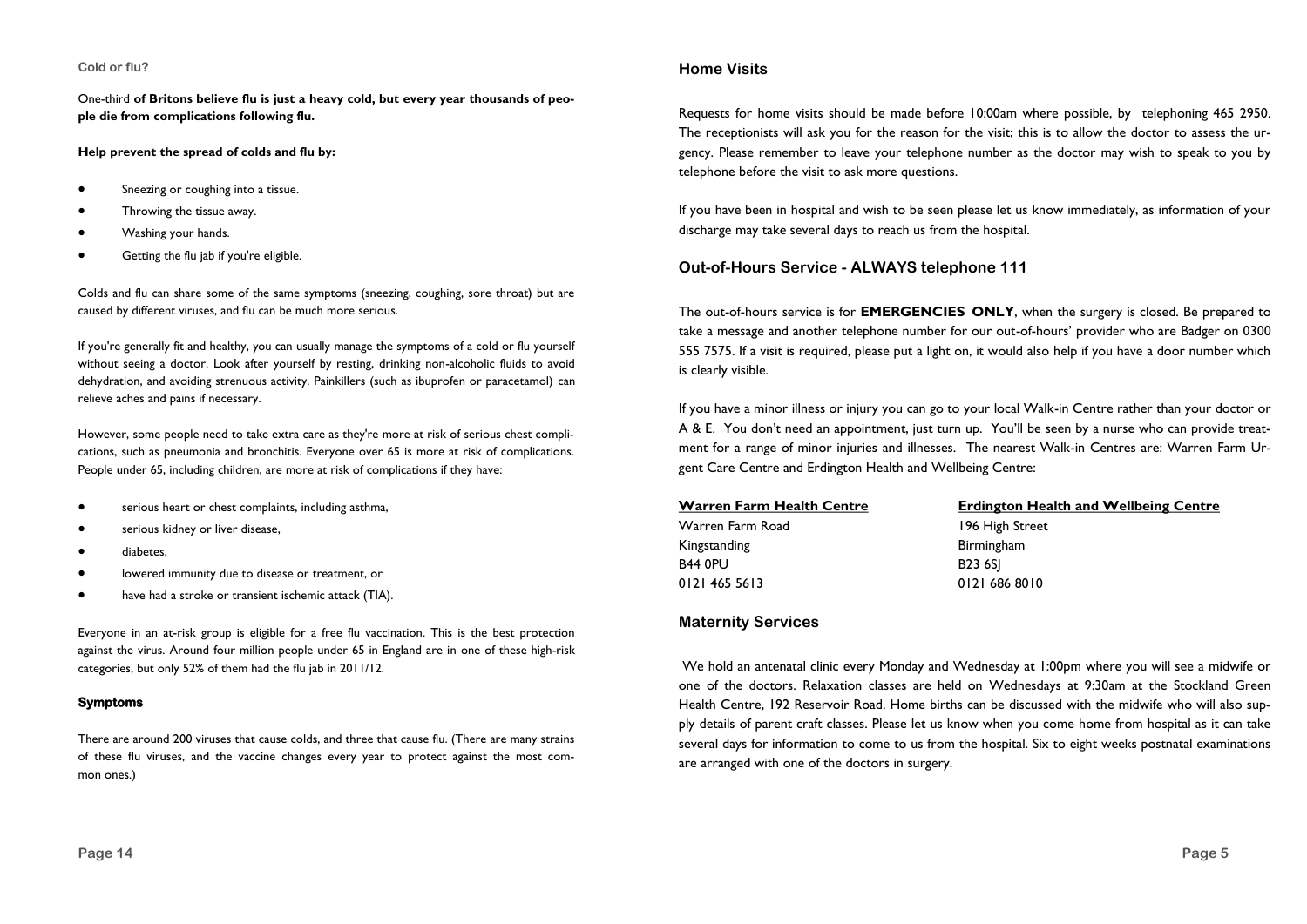#### **Complaints**

Occasionally you may be unhappy about something that has happened or about your treatment. If this is the case please feel free to speak to or write to our Assistant Practice Manager Sandra Rimell in confidence if you feel this is necessary. We will then endeavor to put the matter right. If you feel that this has not satisfactorily resolved the problem, you can approach the Parliamentary and Health Service Ombudsman to review your case (www.ombudsman.org.uk).

#### **Change of Address**

If you are moving address, please let us know where you are going, so we can find you if we need to. It is important that we know where exactly you live, as we may have to visit you at home if you are very ill.

#### **Telephone Numbers**

Please let us have your telephone number and especially any change - it may be vital for us to contact you. Cable numbers are especially difficult, as directory enquires do not cover them. We can assure you that these numbers will not be given out to anyone else.

#### **Results of Tests**

If you have had a blood test, urine check etc, you will be asked to either telephone or come to the surgery for the result. Unless the doctor has told you to call earlier in the day, please try to call us after 1:00pm. Please leave 48 hours after the test before calling.

Results telephone number: 0121 465 2950

#### **Repeat Prescriptions**

**We regret we are not able to take repeat prescription requests over the telephone.** To order your repeat prescriptions, please present your computer slip or written request - including your name, address and medication required - to the receptionist. You can also post your request to us, including any stamped selfaddressed envelope for return. Please allow several days for posting either way, or use our website www.reservoirroadsurgery.co.uk.

Your responsibilities are:

- Treat the staff politely and with courtesy, as you would wish to be treated yourself. The Practice adopts a zero tolerance policy towards patients who are verbally or physically abusive towards any member of staff and if you behave in an abusive manner you will be removed from our list.
- Ask about anything you do not understand.
- **Tell the surgery immediately if you change your name, address or telephone number.**
- Appointments if you are unable to attend for your appointment please let reception know immediately, to enable another patient to be seen. If you are unable to attend a hospital or clinic appointment, please let them know immediately, to enable another patient to be seen.
- Understand that the results of tests are only given to the person having the test, or the parent/guardian for a minor.
- Ask for home visits before 10:00am in the morning.
- Ask for out-of-hours calls only in real emergencies and have a pen and paper ready (and another coin if ringing from a telephone box) as you will be given another number to ring.
- Repeat prescriptions must be in writing or handed into reception and with a stamped self-addressed envelope if you wish them to be sent by post.
- **Please allow 48 hours for repeat prescriptions to be processed.**
- Repeat prescriptions are continually monitored and the doctor may wish to see you before the next issue.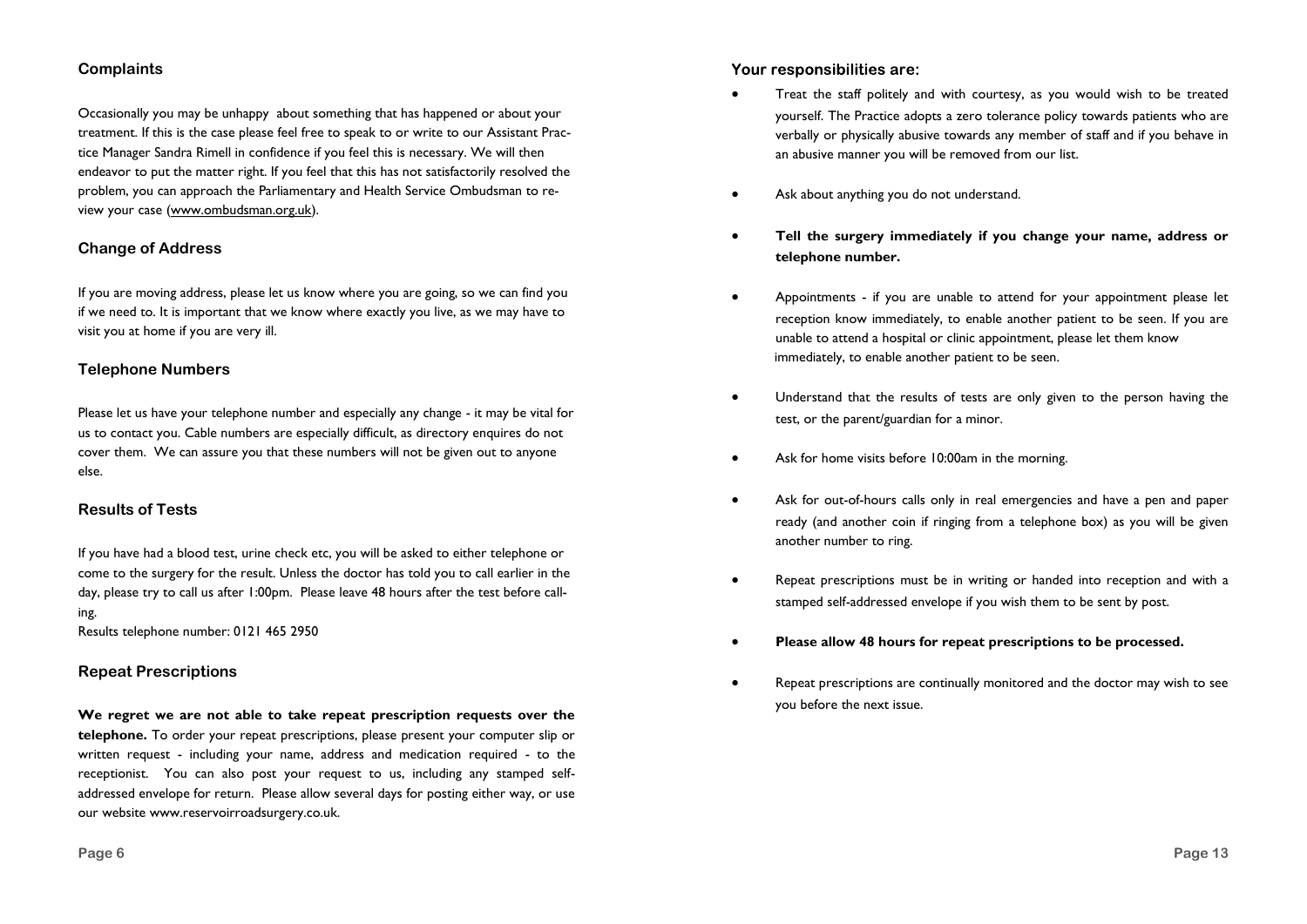#### **Access to Health Records:**

- In accordance with the Data Protection Act 2018, General Data Protection Regulations and Access to Health Records Act, patients may request to see their medical records. Please speak to the reception team about our 'subject access request' policy. No information will be released without patient consent unless we are legally obliged to do so.
- If you are applying for medical records on behalf of someone else, you will need their written consent or a Power of Attorney.

#### **Practice Charter**

We would like to introduce our surgery practice charter to you. It is a statement of your rights and responsibilities as a patient at this surgery. We are keen to work with you in providing the best possible care available.

#### **Your rights are:**

- To be registered with a family doctor
- To change your doctor easily and quickly
- To be offered a heath check :
	- when joining a doctor's list for the first time
	- if you are aged between 16 and 75 and have not seen your doctor in the past three years.
- To receive emergency care at any time through a family doctor
- To have all necessary and appropriate medicine prescribed
- To be referred for a consultant opinion when your family doctor thinks it necessary, and to be referred for a further opinion if you and your family doctor agrees this is desirable
- To have access to your health records, subject to any limitations in law
- To know that those working for the NHS are under a legal duty to keep the contents of your health records confidential
- To choose whether or not to take part in medical research or medical student training
- To be given detailed information about local family doctor services through the Shared Services Agency
- To receive a copy of the doctors practice leaflet, setting out the services he or she provides
- To receive a full and prompt reply to any complaint you make about NHS services

The doctors and staff are here to help you. Please help us to help you.

Please order your prescription in plenty of time to allow continuity of your treatment. We find it very difficult to process prescriptions "immediately" because medication has run out. If you do run out of your regular medication please ask your usual pharmacist, as they may be prepared to give you a small supply 'on loan' until your prescription is ready. Normally antibiotics or oral contraceptive pills are **not** repeated without the patient being seen.

The doctors will wish to review your condition and medication periodically and you will be asked to make an appointment before the next prescription becomes due, please make this appointment in good time.

If you wish to allow a third party i.e. family member etc discuss your medical record or collect prescriptions / documents etc. please complete the below 3rd party confidentiality & consent form - this will then be scanned onto your medical record & noted by our staff. You can withdraw consent at any time by notifiying the surgery. Please ensure you state fully who can be involved & to what extent

#### **Child Health**

The practice runs an immunization clinic at the surgery on a Wednesday morning Please book an appointment for this. You will be offered an appointment between 09:30am and 11:30am. A doctor is always in attendance.

At the same time we also conduct a Baby Development Clinic.

#### **Smoking Advice**

Help with stop smoking can be obtained by making an appointment with our HCA

#### **Contraception**

Advice on all methods is available; please make a normal appointment to speak to a GP.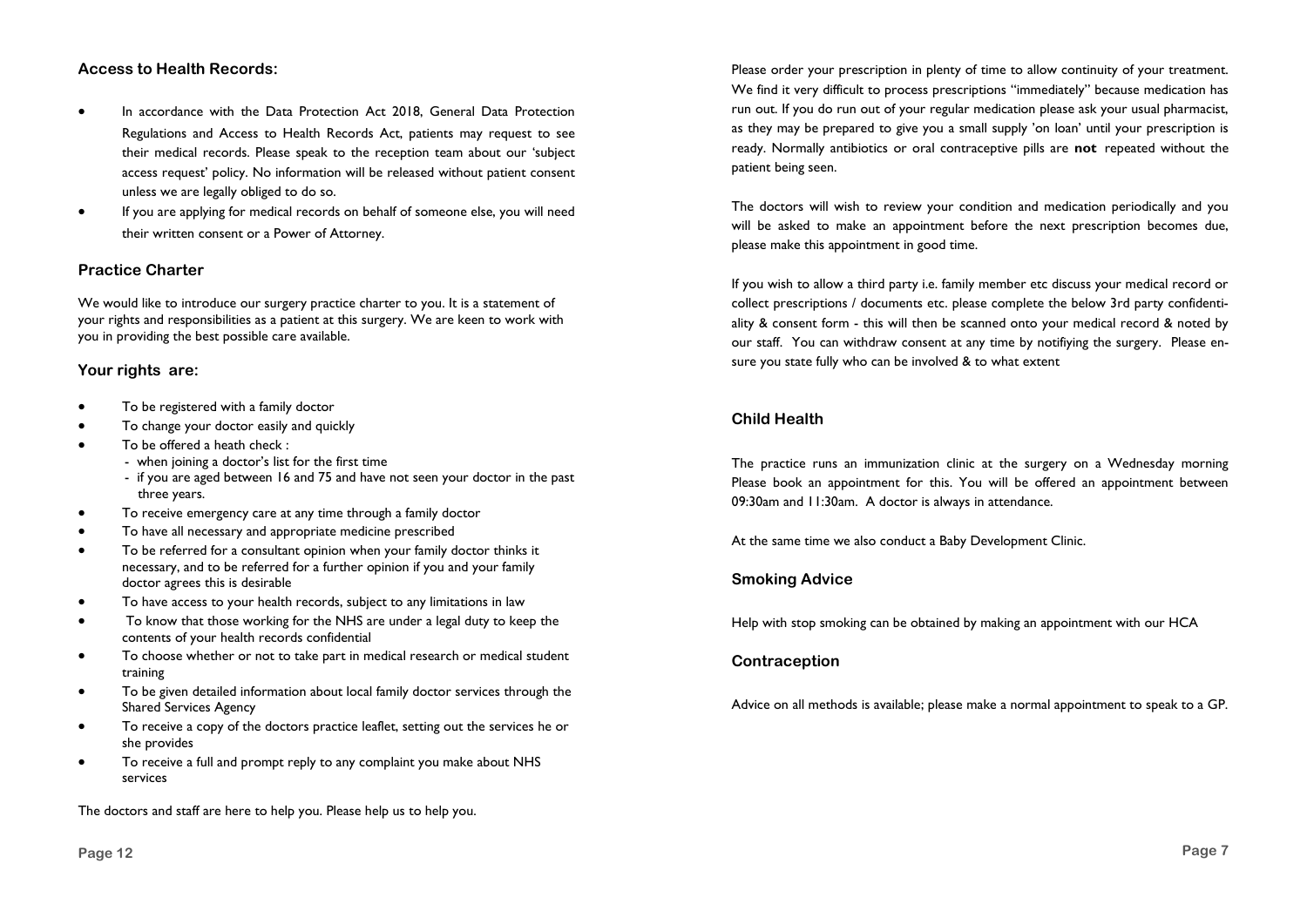#### **Smear Tests**

We are involved in the Birmingham Health Authority recall scheme. This aims to call every eligible woman for a smear test, normally every three years. Smear tests can be done by one of our female doctors during surgery sessions or on a Tuesday evening with a female Practice Nurse. This appointment includes an internal examination and a blood pressure check. The Family Health Service Authority computer will normally send out the result to you, or you can contact the surgery. The results usually take several weeks to come out.

#### **Diabetic Clinic**

Regular Diabetic Clinics are held to enable us to monitor the condition and treatment of diabetic patients. Appointments for this clinic are made by the Practice Nurse, but can be made via reception in the usual way, either by telephone - 465 2950 - or in person.

#### **Asthma Clinic**

An Asthma Clinic are held regularly to enable us to monitor the condition and treatment of asthmatic patients. Appointments are made via reception in the usual way, either by telephone - 465 2950 - or in person.

#### **Blood Pressure and Heart Disease Clinic**

Blood pressure and heart disease checks can be booked with the Practice Nurse. Appointments for these clinics are made by the Practice Nurse, but can be made via reception in the usual way, either by telephone - 465 2950 - or in person.

#### **Minor Operations**

Some minor operations and joint injections can be carried out in the surgery. Your Doctor will decide if this is possible and will make arrangements for this to be done.

#### **Freedom of information Act 2000**

The Freedom of Information Act 2000 does not change the right of patients to protection of their patient confidentiality in accordance with the Human Rights Act 1998, Data Protection Act 1998 and common law. Maintaining your legal right to patient confidentiality continues to be an important commitment on our part. To help with this our Practice Manager has responsibility for ensuring the protection of patient confidentiality throughout the Practice.

#### **What is a Publication Scheme?**

The Publication Scheme is a complete guide to the information routinely made available to the public by Reservoir Road Surgery. It is a description of the information about our General Practitioners and Practice which we make publicly available. It will be reviewed at regular intervals and we will monitor its effectiveness.

#### **Your rights to Information:**

- In addition to accessing the information identified in the Publication Scheme, you are entitled to request information about Reservoir Road Surgery under the NHS Openness Code 1995.
- The Freedom of Information Act recognises that members of the public have the right to know how public services are organised and run, how much they cost and how the decisions are made.
- It obliges Reservoir Road Surgery to respond to requests about information that it holds, no matter what its format, and it creates a right of access to the information. These rights are subject to some exemptions which will be taken into consideration before any information is released.